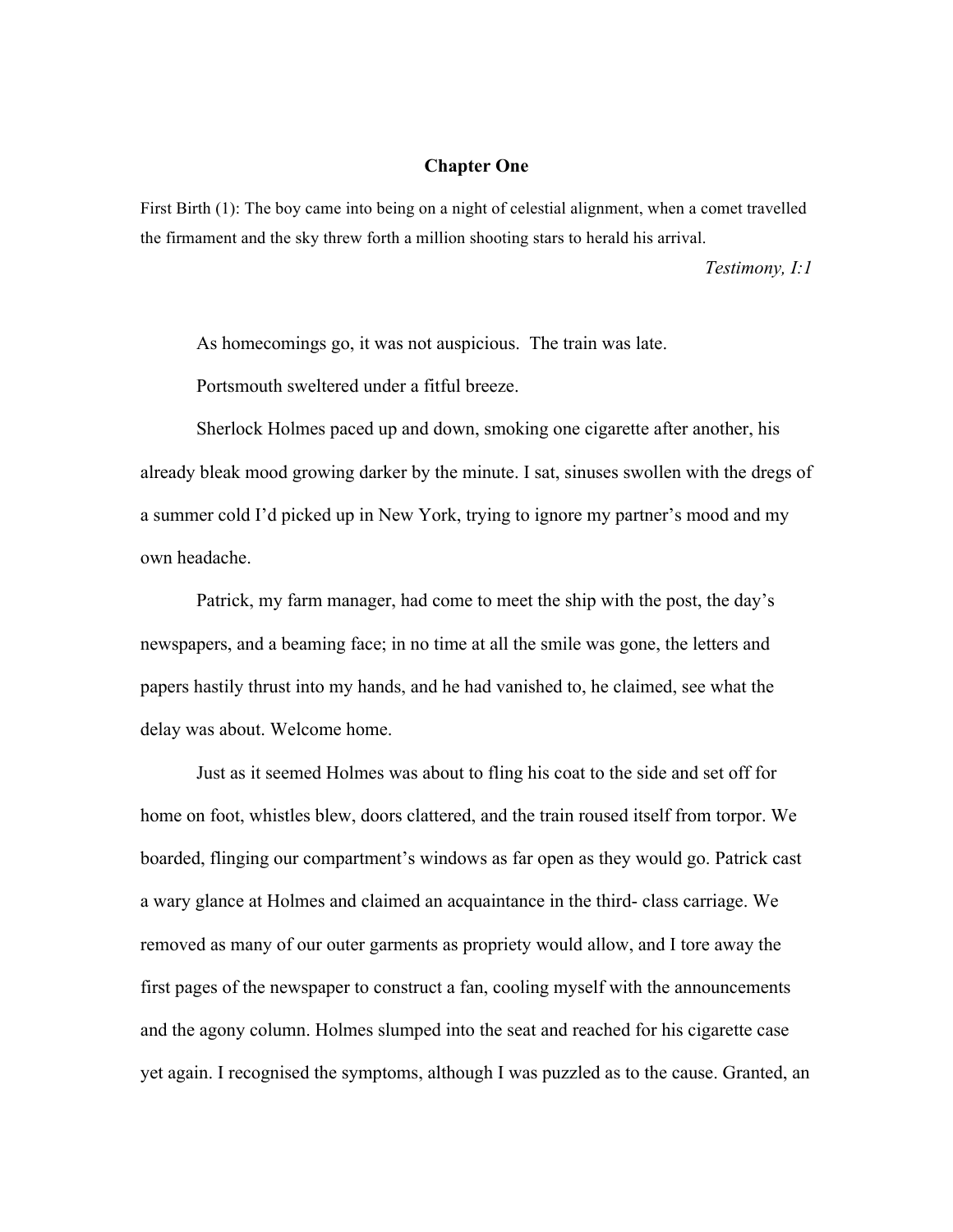uneventful week in New York followed by long days at sea–none of our fellow passengers having been thoughtful enough to bleed to death in the captain's cabin, drop down dead of a mysterious poison, or vanish over the rails–might cause a man like Holmes to chafe at inactivity, nonetheless, one might imagine that a sea voyage wouldn't be altogether a burden after seven hard- pressed months abroad.\* And in any case, we were now headed for home, where his bees, his newspapers, and the home he had created twenty years before awaited him. One might expect a degree of satisfaction, even anticipation; instead, the man was all gloom and cigarettes.

I had been married to him for long enough that I did not even consider addressing the conundrum then and there, but said merely, "Holmes, if you don't slow down on that tobacco, your lungs will turn to leather. And mine. Would you prefer the papers, or the post?" I held out the newspaper, which I had already skimmed while we were waiting, and took the first item on the other stack, a picture post- card from Dr Watson showing a village square in Portugal. To my surprise, Holmes reached past the proffered newspaper and snatched the pile of letters from my lap.

Another oddity. In the normal course of events, Holmes was much attached to the daily news–several dailies, in fact, when he could get them. Over the previous months, he had found it so frustrating to be days, even weeks in arrears of current events (current English events, that is) that one day in northern India, when confronted with a threeweekold Times, he had sworn in disgust and flung the thing onto the fire, declaring, "I scarcely leave England before the criminal classes swarm like cockroaches. I cannot bear to hear of their antics." Since then he had stuck to local papers and refused all offers of those from London–or, on the rare occasions he had succumbed to their siren call, he had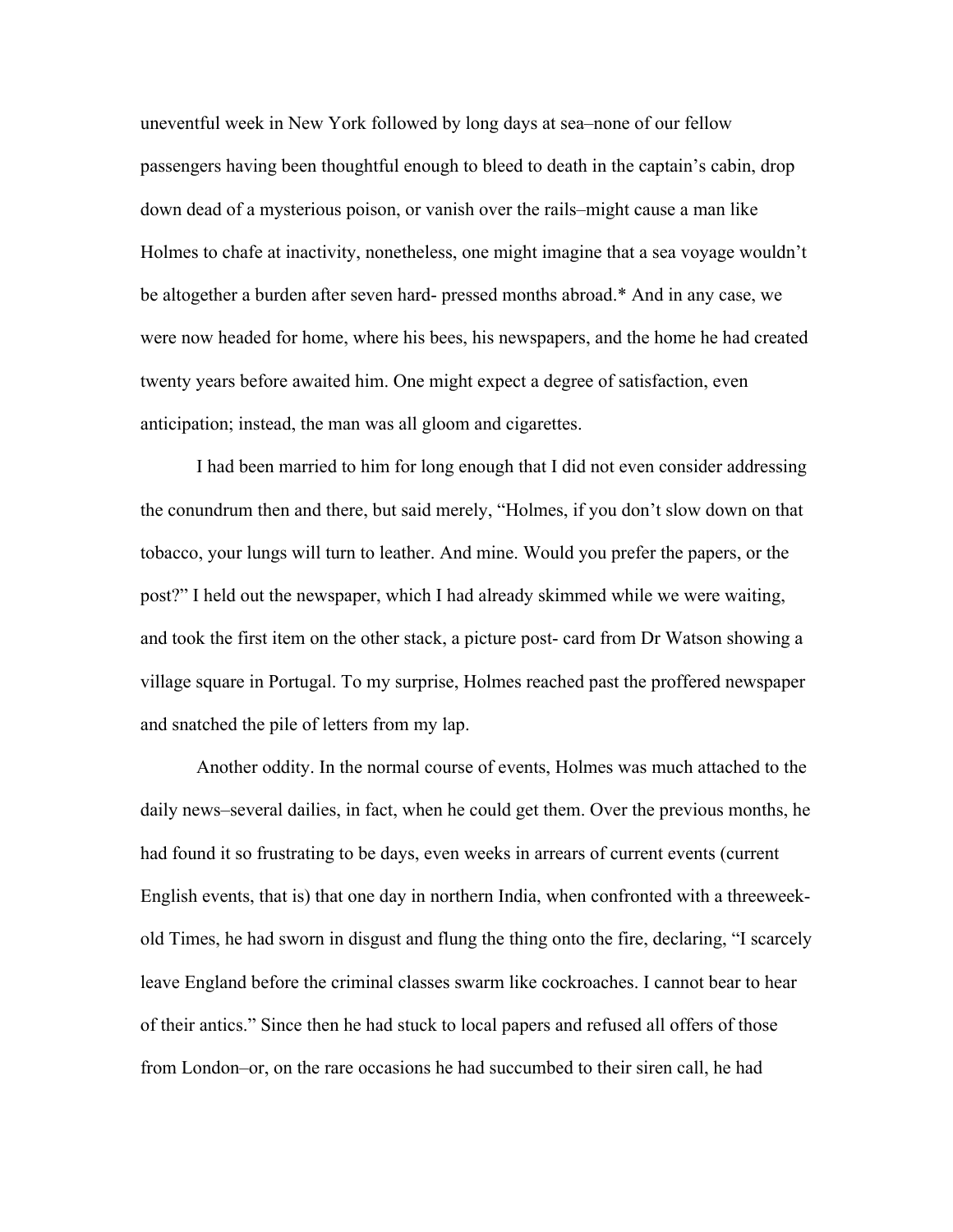perused the headlines with the tight- screwed features of a man palpating a wound: fearing the worst but unable to keep his fingers from the injury. Frankly, I had been astonished back in Portsmouth when he hadn't ripped that day's Times out of Patrick's hand.

Now, he dug his way into the post like a tunnelling badger, tossing out behind him the occasional remark and snippet of information. Trying to prise conversation out of Sherlock Holmes when he had his teeth into a project would be akin to tapping said preoccupied badger on the shoulder, so I took out my handkerchief and used it, and addressed myself first to the uninspiring view, then to the unread sections of the papers.

Some minutes passed, then: "Mycroft has no news," my partner and husband grumbled, allowing the single sheet of his brother's ornate calligraphy to drift onto the upholstery beside him.

"Is he well?" I asked.

My only reply was the ripping open of the next envelope. On reflection, I decided that the letter would not say if its writer was well or not: True, Mycroft had been very ill the previous winter, but even if he were at death's door, the only reason he would mention the fact in a letter would be if some urgent piece of business made his impending demise a piece of information he thought we needed.

Holmes read; I read. He dropped the next letter, a considerably thicker one, on top of Mycroft's, and said in a high and irritated voice, "Mrs Hudson spends three pages lamenting that she will not be at home to greet us, two pages giving quite unnecessary details of her friend Mrs Turner's illness that requires her to remain in Surrey, two more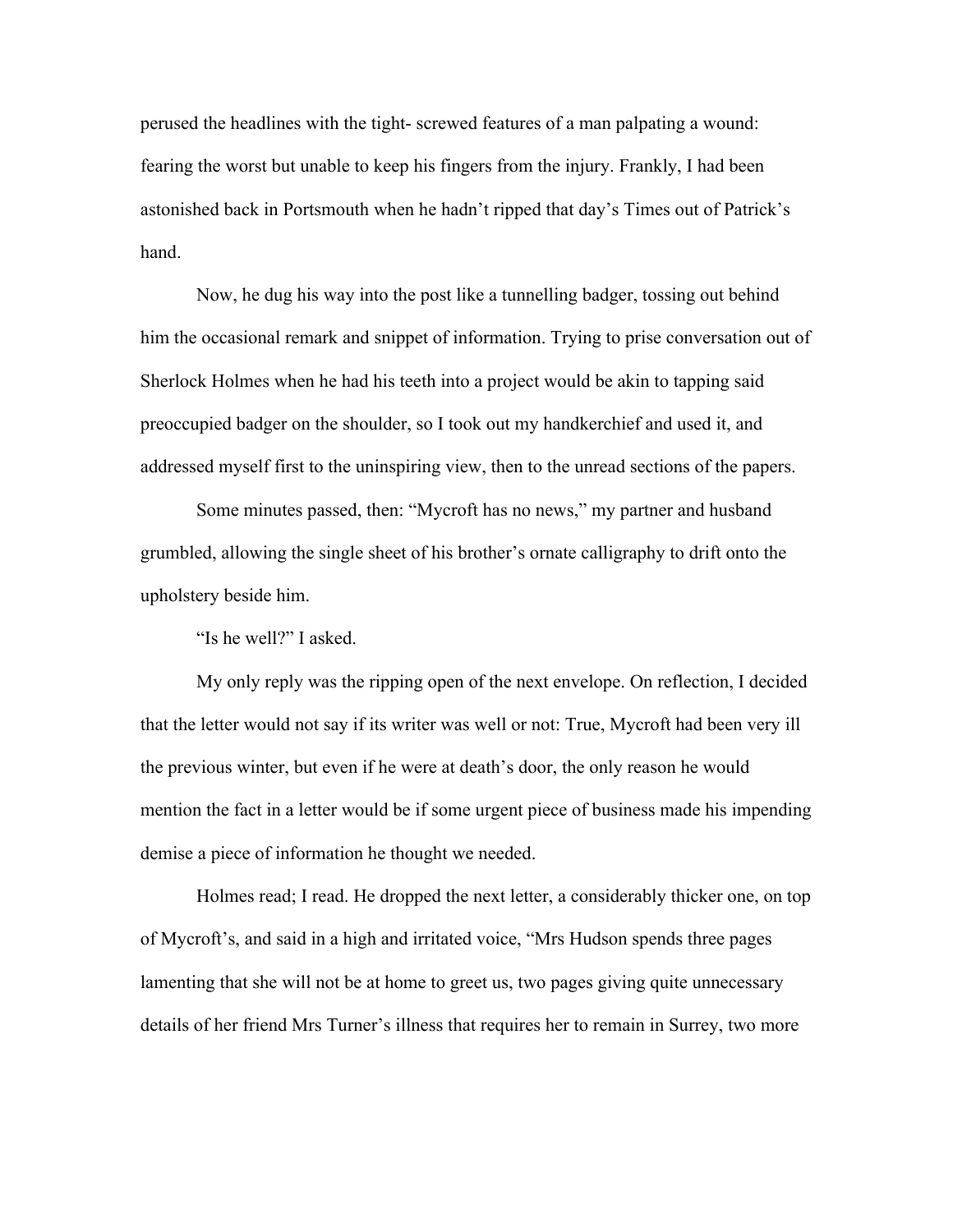pages reassuring us that her young assistant Lulu is more than capable, and then in the final paragraph deigns to mention that one of my hives is going mad."

" 'Going mad'? What does that mean?"

He gave an eloquent lift of the fingers to indicate that her information was as substantial as the air above, and returned to the post. Now, though, his interest sharpened. He studied the next envelope closely, then held it to his nose, drawing in a deep and appreciative breath.

Some wives might have cast a suspicious eye at the fond expression that came over his features. I went back to my newspapers.

The train rattled, hot wind blew in the window, voices rose and fell from the next compartment, but around us, the silence grew thick with the press of words unsaid and problems unfaced. The two surviving aeroplanes from the American world flight were still in Reykjavík, I noted. And a conference on German war reparations would begin in London during the week- end. There had been another raid on Bright Young Things (including some lesser royals) at a country house gathering where cocaine flowed. Ah– but here was an appropriate interruption to the heavy silence: I read aloud the latest turn in the Leopold and Loeb sentence hearing, two young men who had murdered a boy to alleviate tedium, and to prove they could.

Holmes turned a page.

A few minutes later, I tried again. "Here's a letter to The Times concerning a Druid suicide at Stonehenge–or, no, there was a suicide somewhere else, and a small riot at Stonehenge. Interesting: I hadn't realised the Druids had staged a return. I wonder what the Archbishop of Canterbury has to say on the matter?"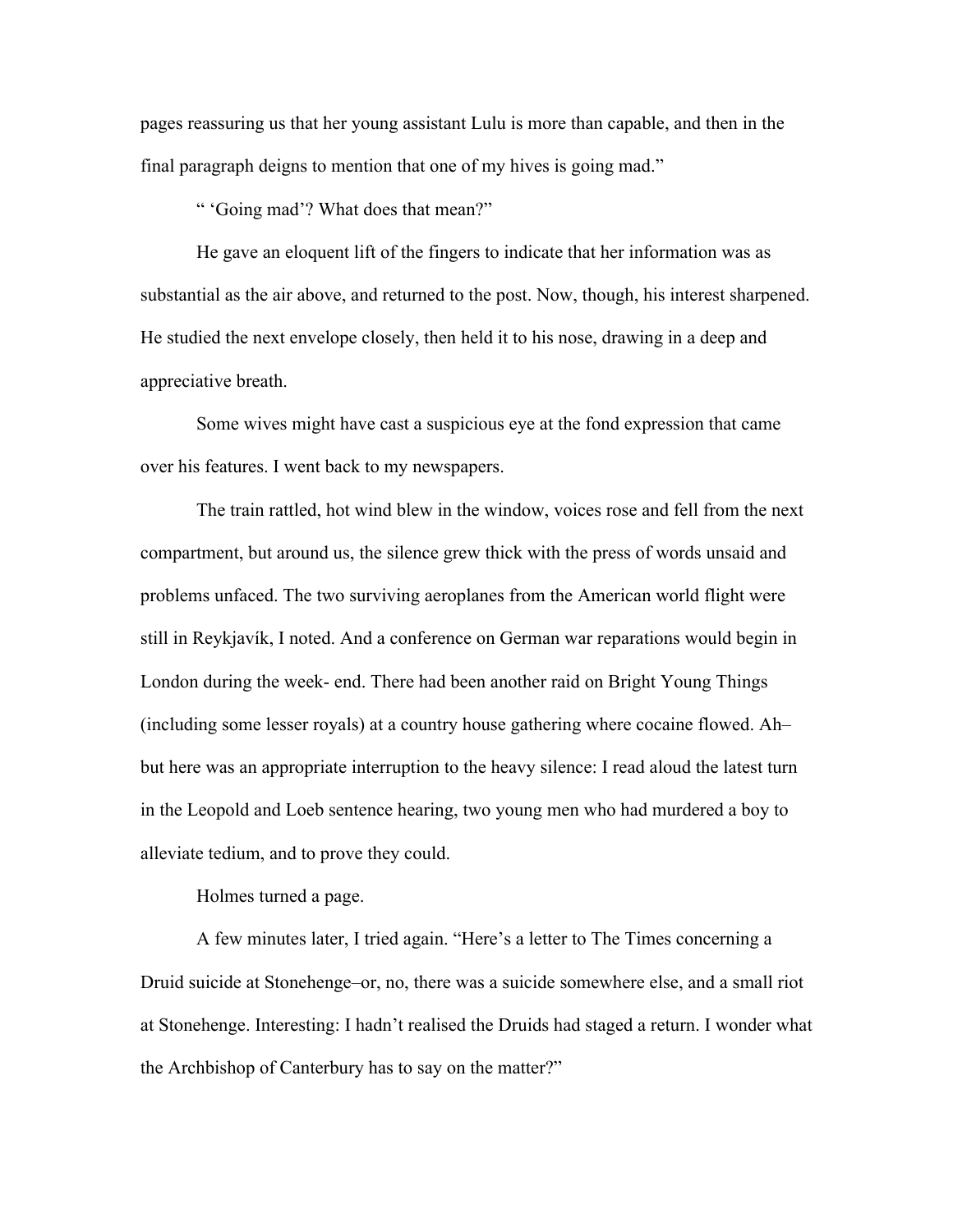He might have been deaf.

I shot a glance at the letter that so engrossed him, but did not recognise either the cream stock or the pinched, antique writing. I set down the newspaper long enough to read first Mrs Hudson's letter, which I had to admit was more tantalising than informative, then Mycroft's brief missive, but when I reached their end, Holmes was still frowning at the lengthy epistle from his unknown correspondent.

Kicking myself for failing to bring a sufficient number of books from New York, I resumed The Times where, for lack of unread Druidical Letters to the Editor, or Dispatches from Reykjavík, or even News from Northumberland, I was driven to a survey of the adverts: Debenhams' sketches delivered the gloomy verdict that I would need my skirt lengths adjusted again; Thomas Cook offered me educational cruises to Egypt, Berlin, and an upcoming solar eclipse; the Morris Motors adverts reminded me that it was high time to think about a new motor- car; and the London Pavilion offered me a Technicolor cowboy adventure called Wanderer in the Wasteland.

"They are swarming," Holmes said.

I looked up from the newsprint to stare first at him, then at the thick document in his hand.

"Who– Ah," I said, struck by enlightenment, or at least, memory. "The bees."

He cocked an eyebrow at me. "You asked what it meant, that the hive had gone mad. It is swarming. The one beside the burial mound in the far field," he added.

"That letter is from your beekeeper friend," I suggested.

By way of response, he handed me the letter.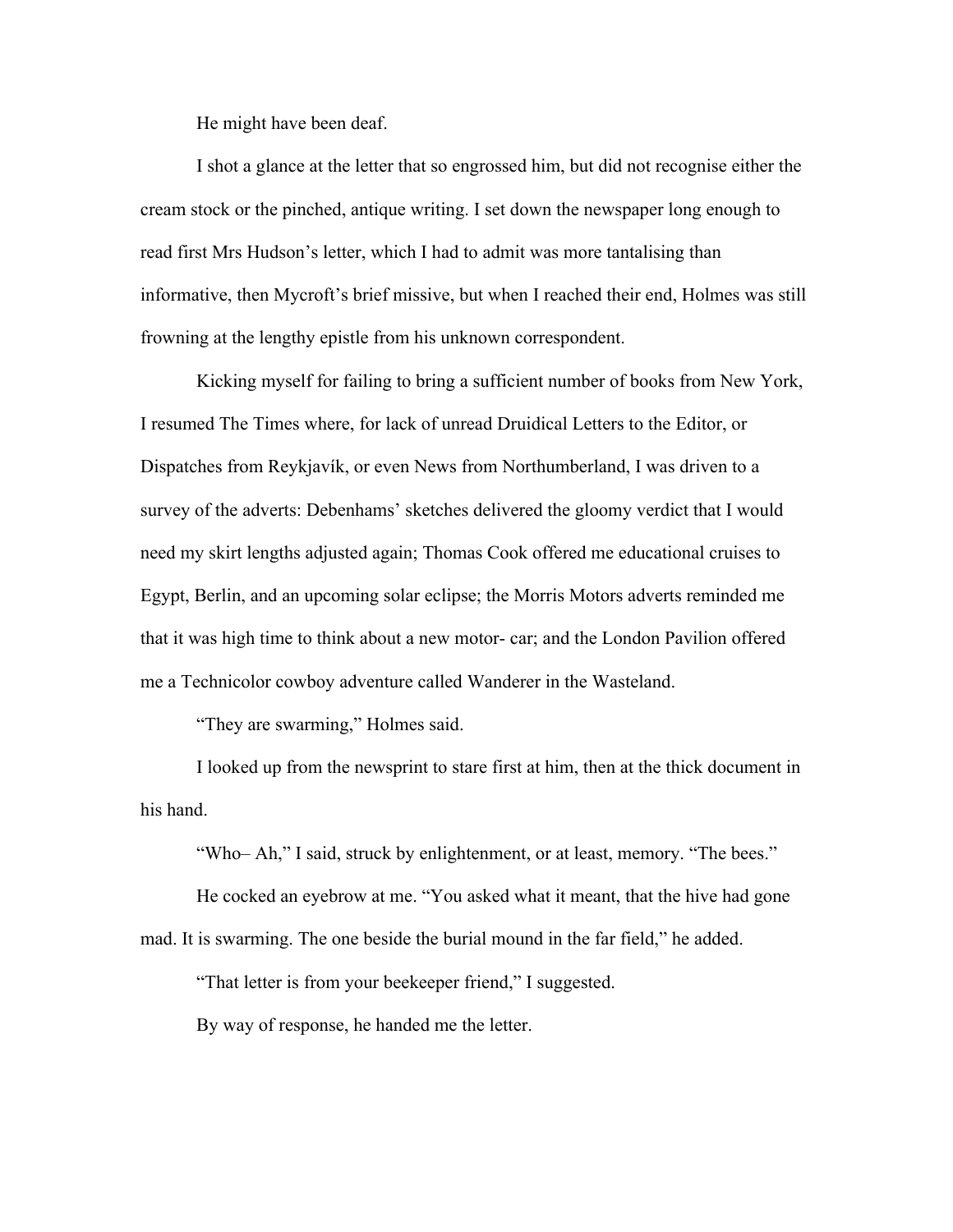The cramped writing and the motion of the train combined with the arcane terminology to render the pages somewhat less illuminating than the personal adverts in the paper. Over the years I had become tolerably familiar with the language of keeping bees, and had even from time to time lent an extra pair of arms to some procedure or other, but this writer's interests, and expertise, were far beyond mine. And my nose was too stuffy to detect any odour of honey rising from the pages.

When I had reached its end, I asked, "How does swarming qualify as madness?"

"You read his letter," he said.

"I read the words."

"What did you not-"

"Holmes, just tell me."

"The hive is casting swarms, repeatedly. Under normal circumstances, a hive's swarming indicates prosperity, a sign that it can well afford to lose half its population, but in this case, the hive is hemorrhaging bees. He has cleared the nearby ground, checked for parasites and pests, added a super, even shifted the hive a short distance. The part where he talks about 'tinnitusque cie et Matris quate cymbala circum'? He wanted to warn me that he's hung a couple of bells nearby, that being what Virgil recommends to induce swarms back into a hive."

"Desperate measures."

 "He does sound a touch embarrassed. And I cannot picture him standing over the hive 'clashing Our Lady's cymbals,' which is Virgil's next prescription."

"You've had swarms before." When bees swarm–following a restless queen to freedom–it depletes the population of workers. As Holmes had said, this was no problem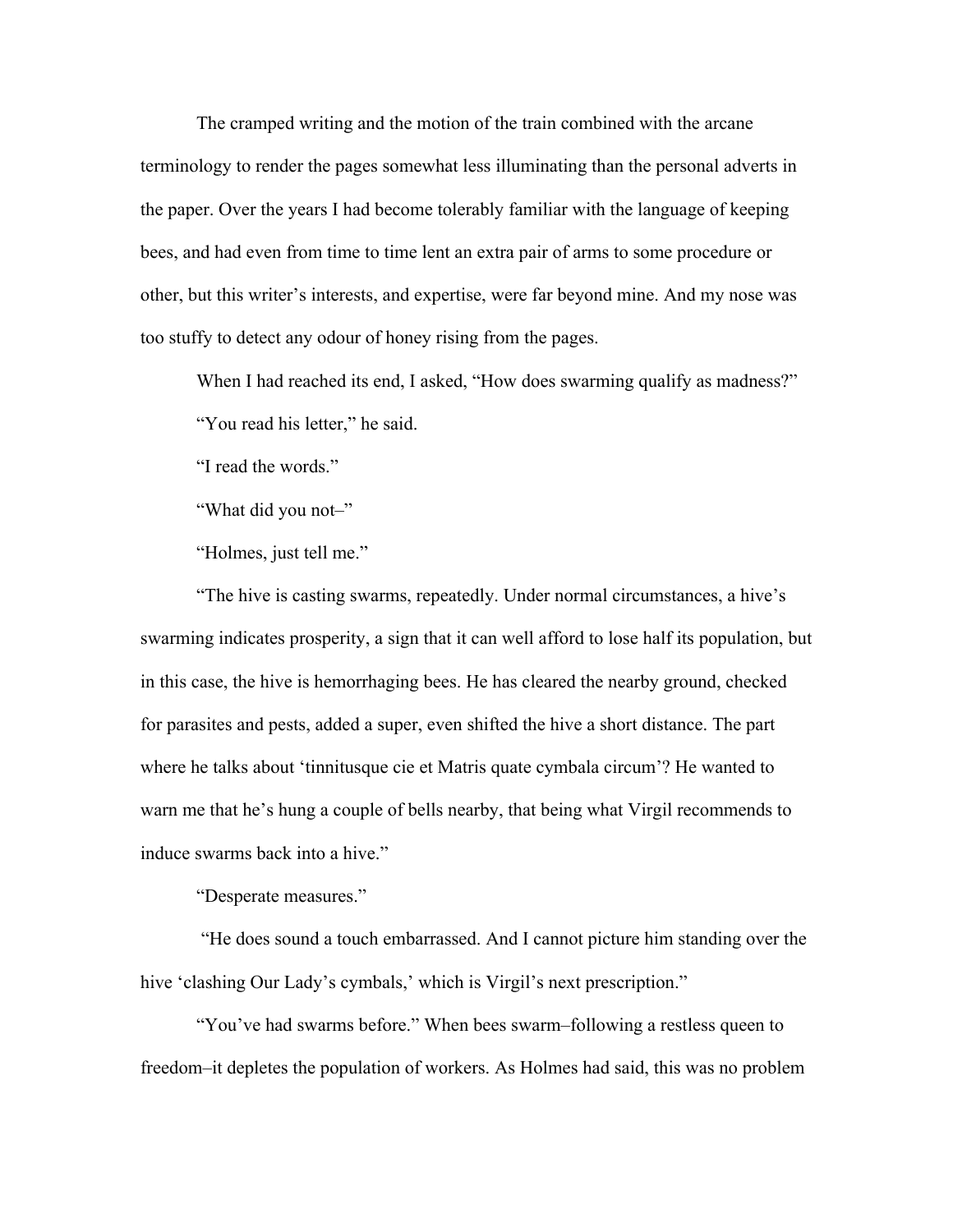early in the season, since they left behind their honey and the next generation of pupae. However, I could see that doing so time and again would be another matter. "The last swarm went due north, and ended up attempting to take over an active hive in the vicar's garden."

That, I had to agree, was peculiar: Outright theft was pathological behaviour among bees.

"The combination is extraordinary. Perhaps the colony has some sort of parasite, driving them to madness?" he mused.

"What can you do?" I asked, although I still thought it odd that he should find the behaviour of his insects more engrossing than dead Druids or the evil acts of spoilt young men. Even the drugs problem should have caught his attention–that seemed to have increased since the previous summer, I reflected: How long before Holmes was pulled into that problem once again?

"I may have to kill them," he declared, folding away the letter.

"Holmes, that seems a trifle extreme," I protested, and only when he gave me a curious look did I recall that we were talking about bees, not Young Things or religious crackpots.

"You could be right," he said, and went back to his reading.

I returned to The Times, my eye caught again by the farmer's letter demanding that a guard be mounted on Stonehenge at next year's solstice, so as to avoid either riots or the threat of a dramatic suicide. I shook my head and turned the page: When it came to communal behaviour, there were many kinds of madness.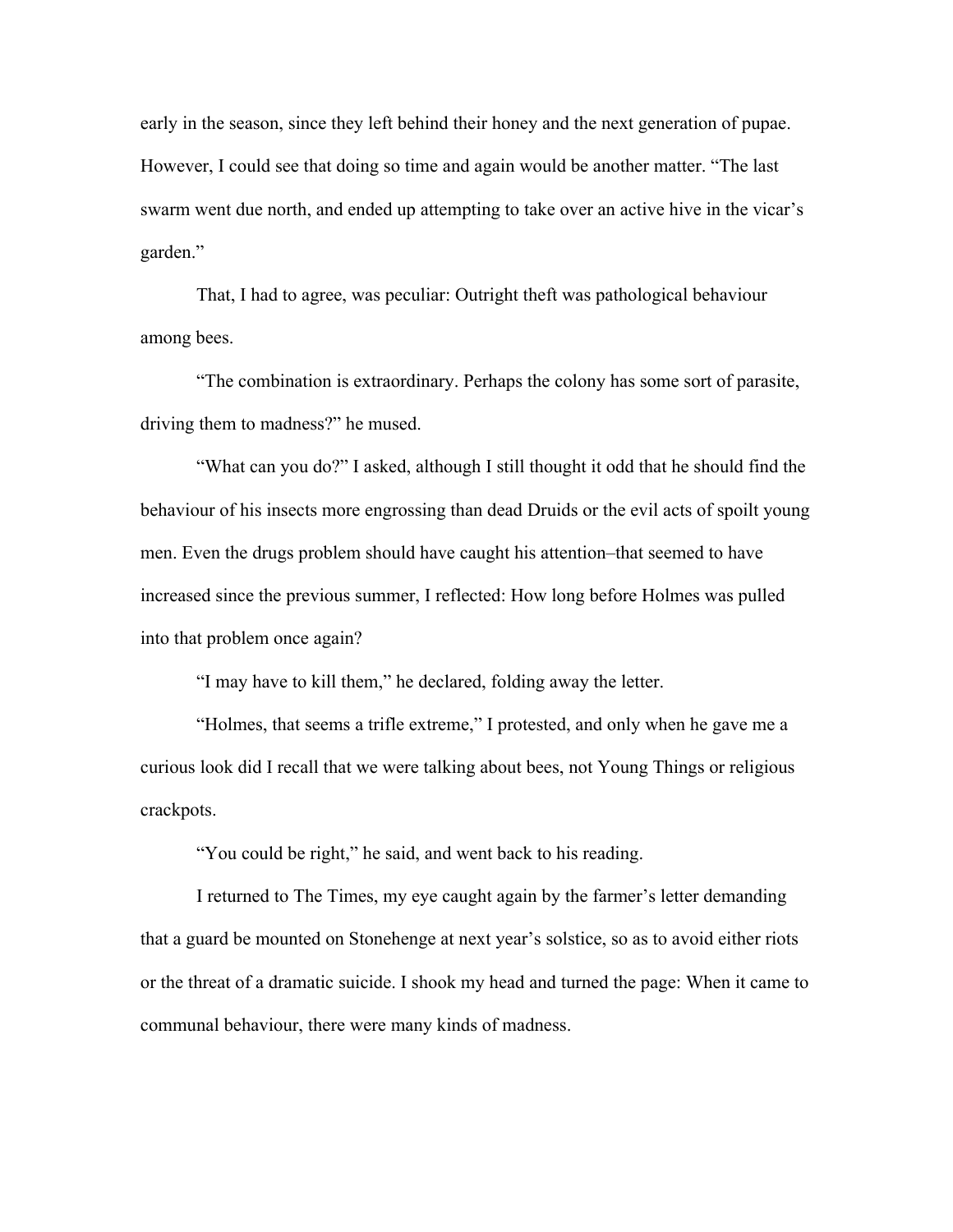## **Chapter Two**

First Birth (2): The boy's mother knew the meteor to be an omen when, at the very height of her birth pangs, one of the celestial celebrants plummeted to earth in a stripe of flame that hit the pond with a crash and a billow of steam. It was still hot, after hours in the water.

## *Testimony, I:1*

We had left our home on the Sussex coastland one freezing, snow-clotted morning back in January, to return on a high summer afternoon when the green-gold countryside was as full and fragrant as a ripe peach in the palm of one's hand.

I was pleased that we had caught the Seaford train rather than the one to Eastbourne. This meant that, rather than push through an endless terrain of seaside villas and sunburnt holiday-makers, we quickly shook off the town to cross the meandering tidal reaches of the Cuckmere, then threw ourselves at the steep hill onto the Downs.

Sussex had always enchanted me, the mix of sea and pasture, open downland giving way to dark forest, the placid face of beach resorts cheek-by-jowl with the blooddrenched site of the Norman conquest. Daily, one encountered history protruding into modern life like boulders from the soil: Any foundation dug here was apt to encounter a bronze age tool or a Neolithic skeleton; ancient monuments dotted the hillsides, requiring ploughs and road-builders to move around them; place-names and phrases in the local dialect bore Medieval, Norse, Roman, Saxon roots. In this land, in the hearts of its people, the past was the present: It did not take much imagination to envision a local shepherd in winter—bearded and cloaked beneath his wide hat, leaning on a crook—as Woden, the one-eyed Norse god who disguised himself as a wanderer.

The motor that had coughed and struggled its way up the hill now seemed to sigh as it entered the tree-lined downgrade towards East Dean. Holmes shifted and reached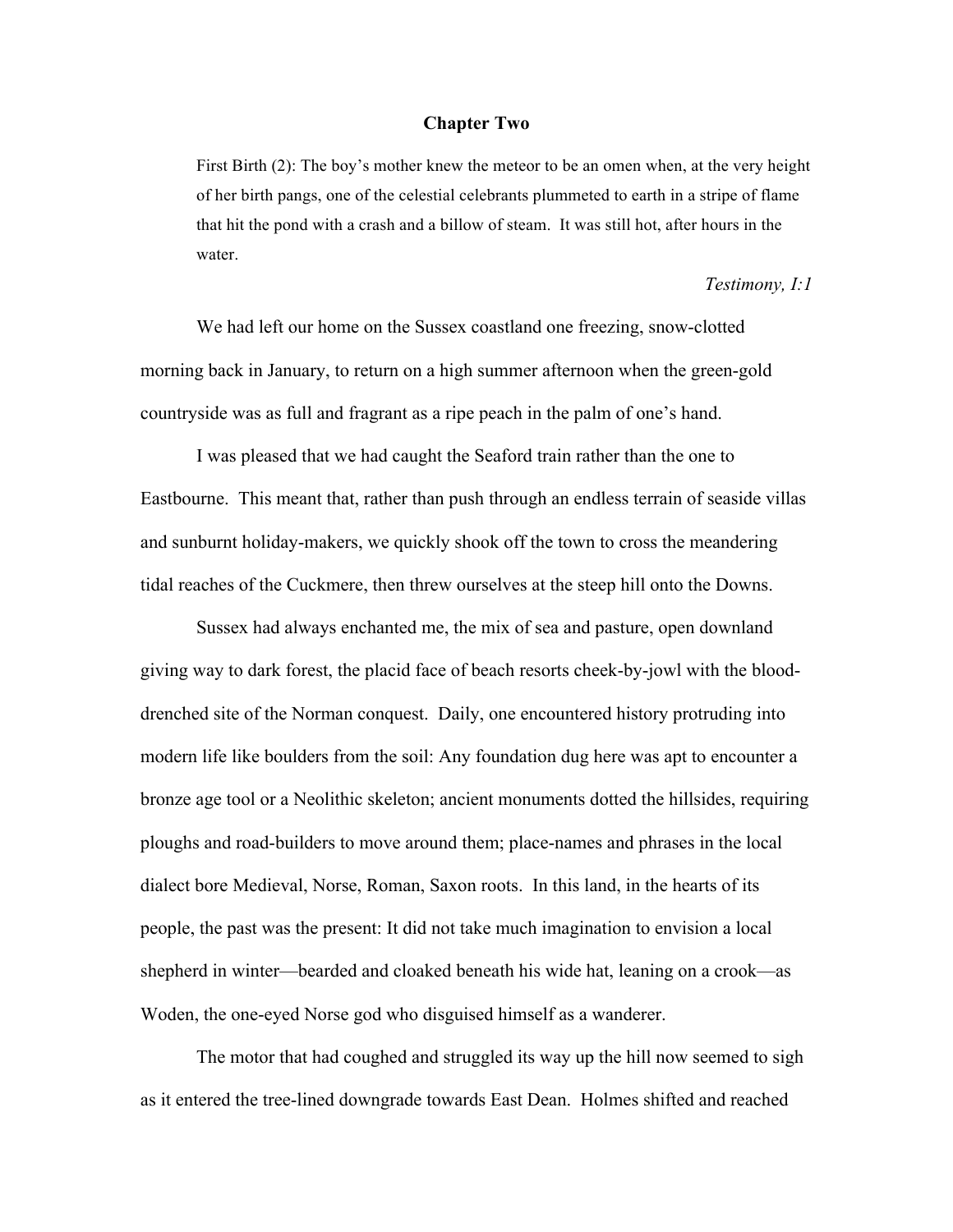for his cigarette case, and the abrupt motion, coming when it, suddenly brought the answer to Holmes' mood as clearly as if he had spoken aloud: He felt Sussex closing in over his head.

Sussex was his chosen retreat from the press of London, the rural home in which he could write and conduct experiments and meditate on his bees yet still venture out for the occasional investigation; now, after seven busy months in free flight across the globe, it had become small, dull, tedious, and claustrophobic.

Sussex was now a trap.

\*\*

I had forgot for the moment that Mrs Hudson would not be there to greet us, but when Patrick pulled into the freshly gravelled circle in front of the house and shut off the engine, the front door remained closed.

Holmes climbed down from the car before its noise had died. He tossed his coat across the sun-dial and dropped his hat on top, then set off in shirt-sleeves and city shoes, heading in the direction of the far field near the burial mound.

Patrick was well used to my husband's eccentricities, and merely asked me if I wanted the trunks upstairs.

"Thank you," I told him.

The front door opened then, to reveal Mrs Hudson's helper Lulu, pink and bustling and spilling over with words.

"Ma'am, how good it is to see you, to be sure, Mrs Hudson will be so vexed that she couldn't be here, and I hope you don't mind, but yesterday night a gentleman—"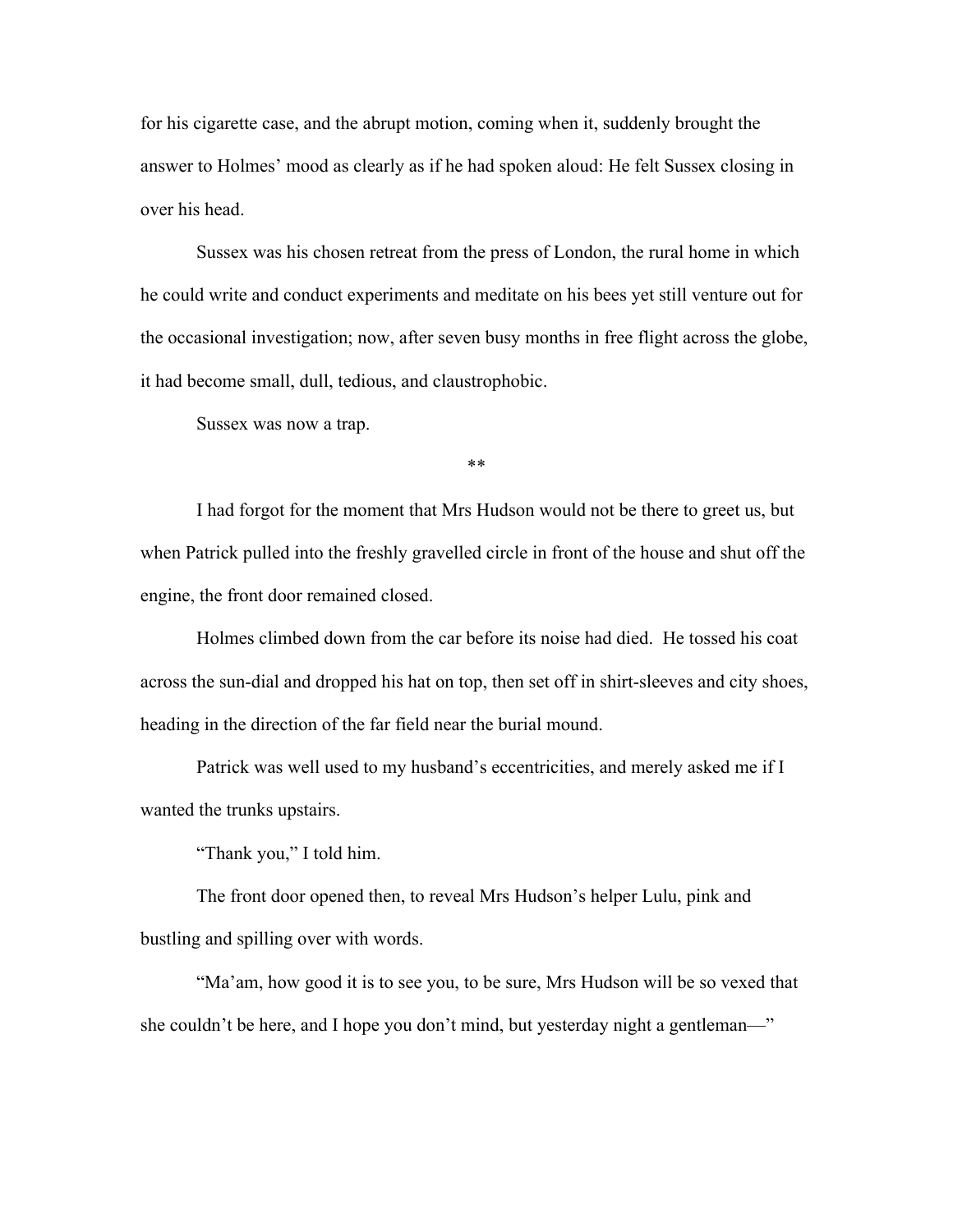The sudden appearance of a person who was not the one I wished to see, and a sudden unwillingness to immerse myself in the busy turmoil of homecoming, had me adding my own coat and gloves to the impromptu hat-stand and following in Holmes' wake, out onto the rolling expanse of the South Downs.

Once clear of the flint wall around the gardens, I could see him ahead of me, striding fast. I did not hurry. It mattered not in the least if I caught up with him before he turned back for home, which he would do soon—even a hive infected with madness was bound to shut down with dusk. I merely walked, breathing in the air of the place that, for nine years, had been my home.

My headache faded, and before long my sinuses relaxed enough that I could smell the sea, half a mile away, mingling with rich traces of hay recently cut. I heard the raucous complaint of a gull, then the lowing of a cow—no doubt Daisy, belonging to the next farmer but one, prized because she bore a healthy calf every year like clockwork and gave the creamiest milk that a bowl of porridge had ever known. The rattle of a motorcycle followed the roadway between Eastbourne and Seaford; five minutes later, the evening train from London whistled as it drew near Eastbourne.

I caught sight of a head of white clover being worked over by a late bee, and I watched until the busy creature flew off—in the direction of the orchard behind me, not towards the madness of the far field. I bent down to pick the flower, and as I walked, I plucked its tendrils, sucking out each infinitesimal trace of nectar.

It was a perfect summer's evening in the south of England, and I dawdled. I meandered. Had I not been wearing the formal skirts and stockings of travel, I might have flopped back onto the cropped grass and counted the wisps of cloud.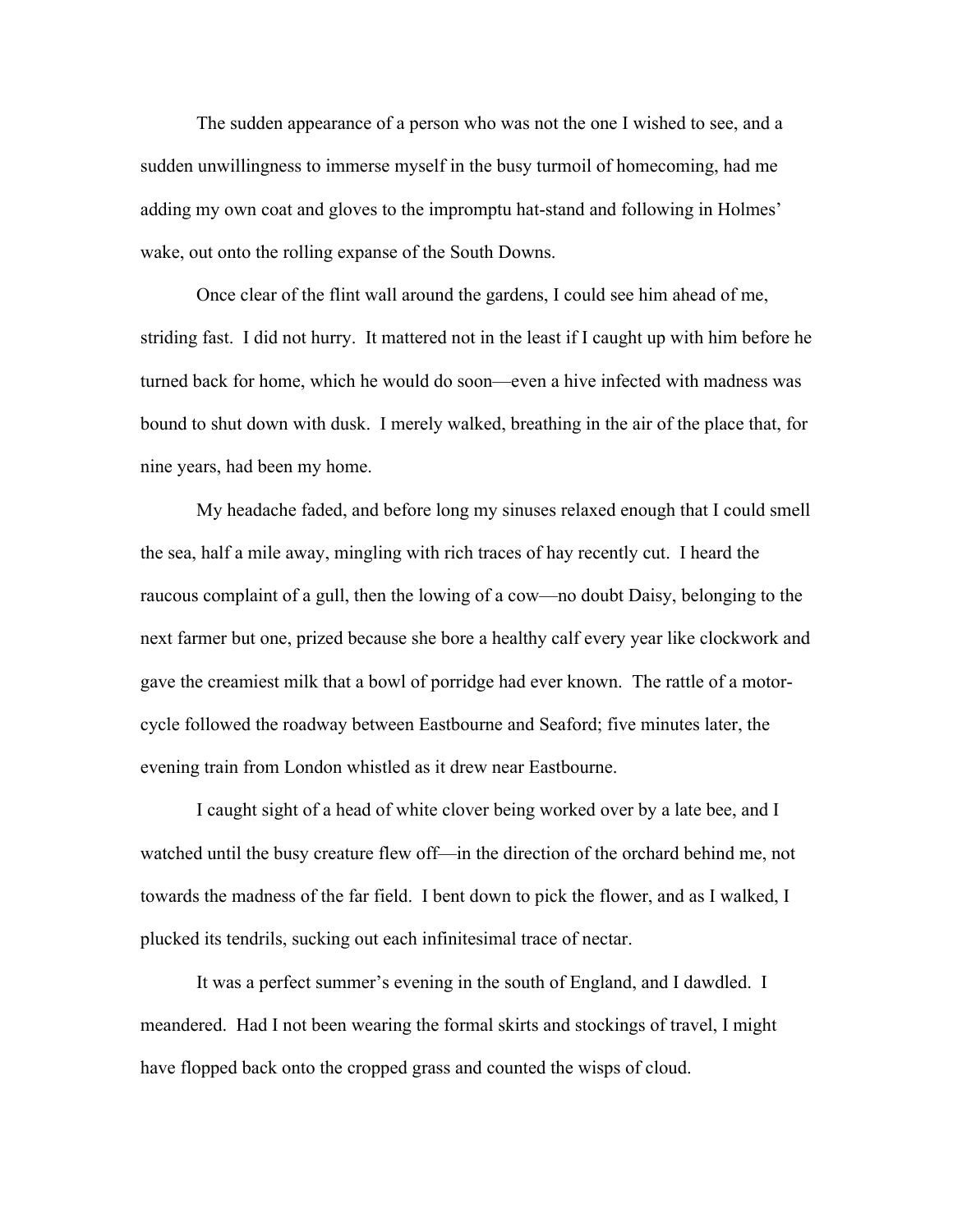India was spectacular and Japan was exquisite and California was a part of my bones, but God, I loved this country.

I found Holmes squatting beside the hive, shirt-sleeves rolled to his elbows. At a distance I was concerned that he would come away with a thousand stings, but closer up, I could hear the absence of the deep, working hum of a summer hive. The white Langstroth box was silent, its landing-board empty, and when he lifted the top of the hive, no cloud of winged fury boiled up from within. The only sound was the light jingle of the bells his friend had hung there.

I hoisted myself onto the wall, taking care not to knock stones loose, and waited for him to finish. The nearby burial mound was small enough to have remained undisturbed for four millennia, escaping even the attentions of the ever-curious Victorians It cast its late afternoon shadow along the ground to the base of the wall. Raising my gaze to the south, I could make out the line carved by six thousand years of feet treading the cliff-side chalk soil; beyond it, the Channel had gone grey with the lowering sun.

Suddenly, the odour of honey was heavy in the air as Holmes began to prise up the frames of the super. Each was laden with dark, neatly sealed hexagons of comb, representing hundreds of millions of trips flown to and from the hive from nectar-bearing flowers. Abandoned now, with not a bee in sight.

More than that, we could not see, although I knew that come morning, Holmes would be out here again, hunting for a clue to the hive's catastrophe. Now, he allowed the frames to fall back into place, and replaced the top.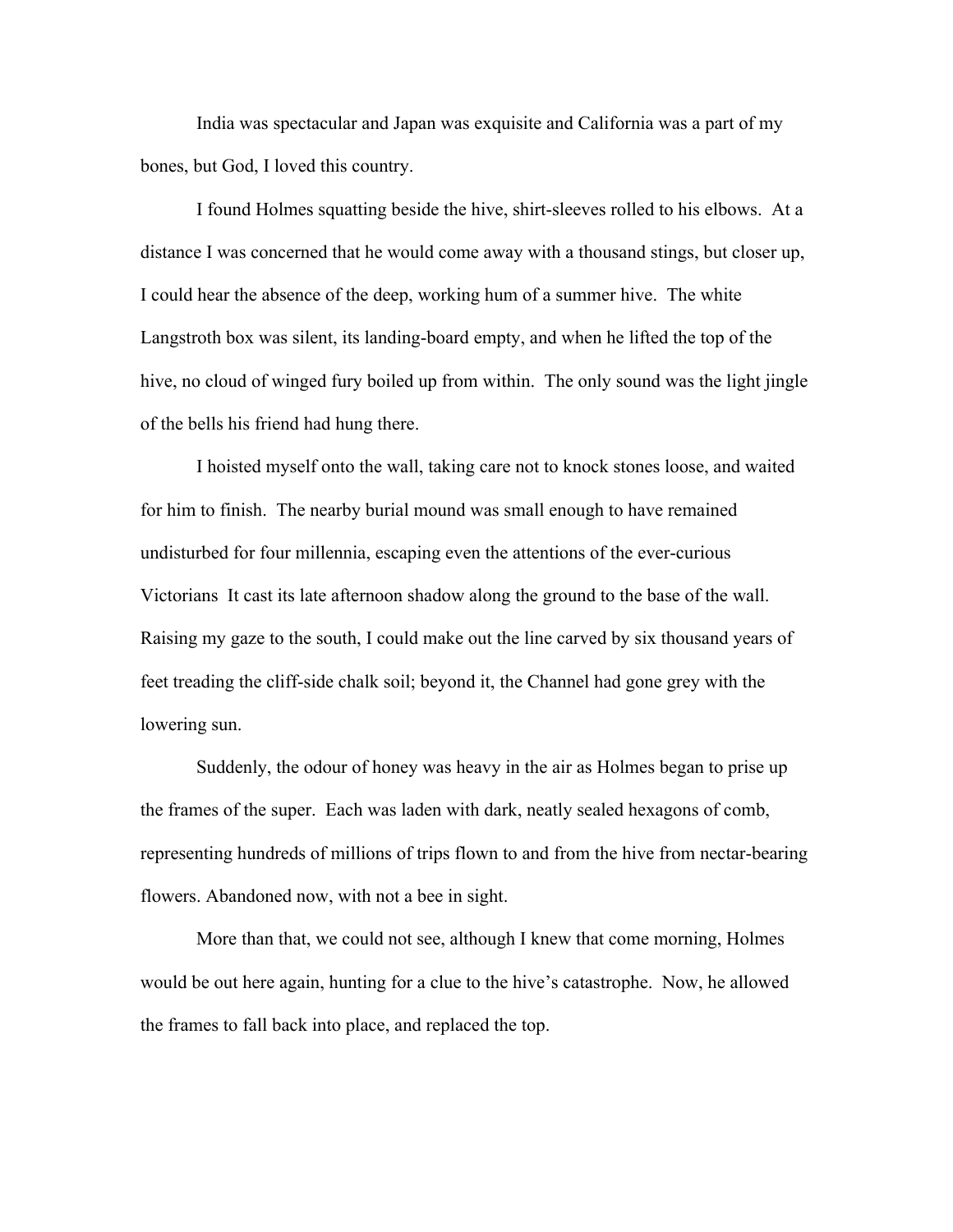As I have said, I care not overmuch for *apis mellifera*, but even I held a moment of silent mourning over the desolate rectangular box.

"Dratted creatures," Holmes grumbled.

I had to laugh as I jumped down from my perch. "Oh, Holmes, admit it: You relish the mystery."

"I wonder if I can get a message to Miranker this evening?" he mused. "He might be able to come at first light." He shot the white box an irked glance, then turned back across the Downs towards home. I fell in beside him, grateful that the moody silence between us had loosed its hold a degree.

"Was that who wrote you the letter?" The signature had been less than precise.

"Glen Miranker, yes. He retired and moved here last summer. He's a valuable resource."

To tell the truth, I'd never been able to pin down why Holmes found bees so fascinating. Whenever I'd asked him, he would only say that they had much to teach him. About what, other than a flagellant's acceptance of occasional pain and perpetual frustration, I did not know.

As we walked, he mused about bees—bees, with the sub-topic of death. Alexander the Great's honey-filled coffin, preserving the conqueror's body during the long journey back to Alexandria. The honey rituals of the *Iliad* and the *Rig Veda*. The Greek belief that bees communicated with the beings of the underworld. The use of honey in treating suppurating wounds and skin ulcers. An ancient folk custom called "telling the bees," when a dead beekeeper's family whispered to the hives of their master's death. The infamous poison honey that decimated Xenophon's army—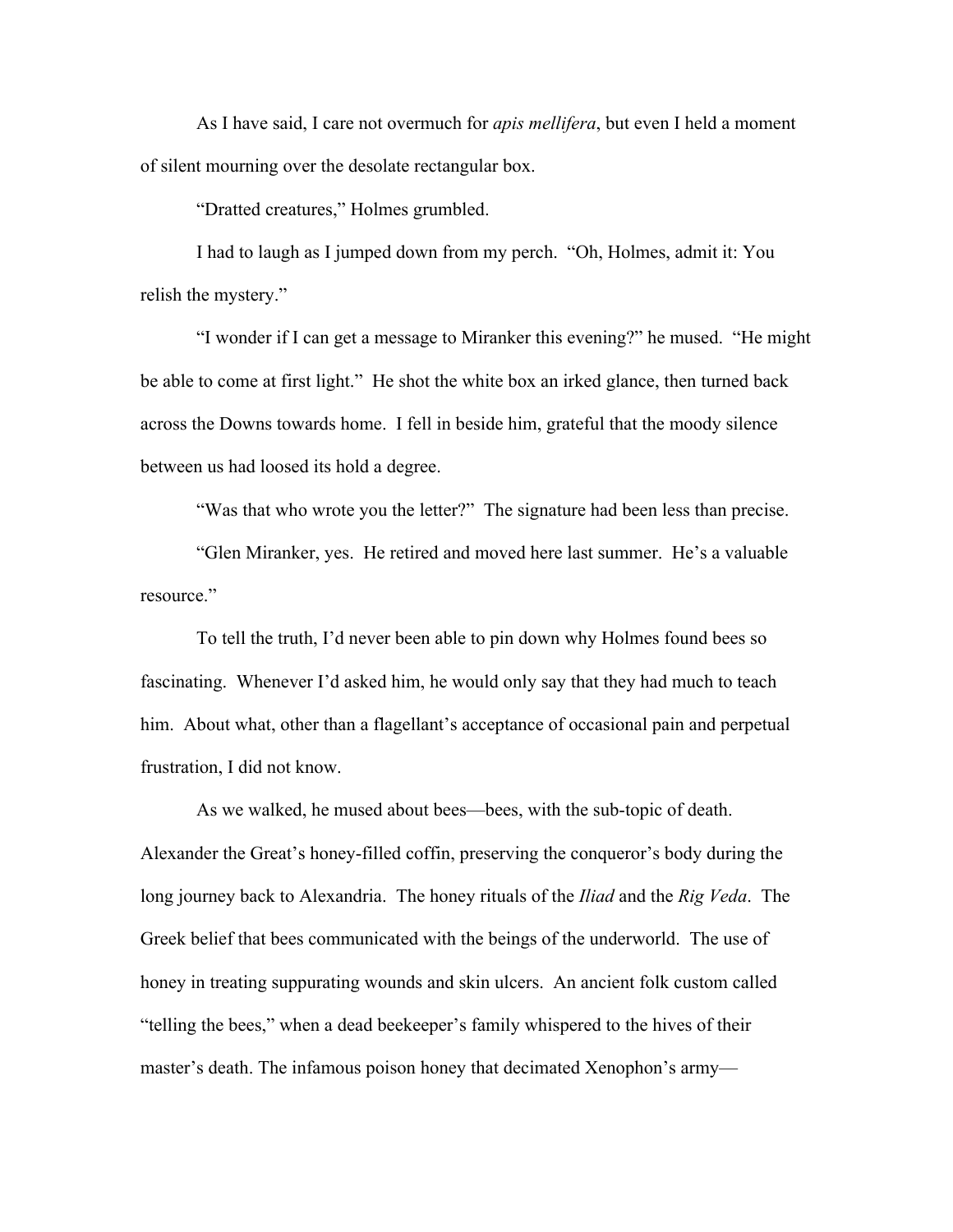After a mile of this, I'd had enough of the macabre aspects of the golden substance, and decided to throw him a distraction. "I wonder if Brother Adam might not have some suggestion as to your hive?"

The reminder of the dotty German beekeeper of Dartmoor's Buckfast Abbey cheered Holmes somewhat, and we left behind the shadow-filled hive to speak of easier things. When we reached the walled orchard adjoining the house, the sun was settling itself against the horizon, a relief to our dazzled eyes. The hives here were reassuringly loud as a thousand wings laboured to expel the day's heat and moisture, taking the hoarded nectar a step closer to the consistency of honey.

I watched Holmes make a circuit of the boxes, bending an ear to each one before moving on. How many times over the years had I seen him do that?

The first time was on the day we had met. Holmes and I first encountered each other in the spring of 1915, when I was a raw, bitterly unhappy adolescent and he a frustrated, ageing detective with little aim in life. From this unlikely pairing had sprung an instant communication of kindred spirits. He brought me here that same day, making the rounds of his bees before settling me on the stone terrace and offering me a glass of honey wine. Offering, too, the precious gift of friendship.

Nine years later, I was a different person, and yet recent events in California had brought an uncomfortable resurgence of that prickly and uncertain younger self.

Time, I told myself; healing takes time.

When he returned to where I was standing, I took a breath and said, "Holmes, we don't have to remain in Sussex, if you would rather be elsewhere."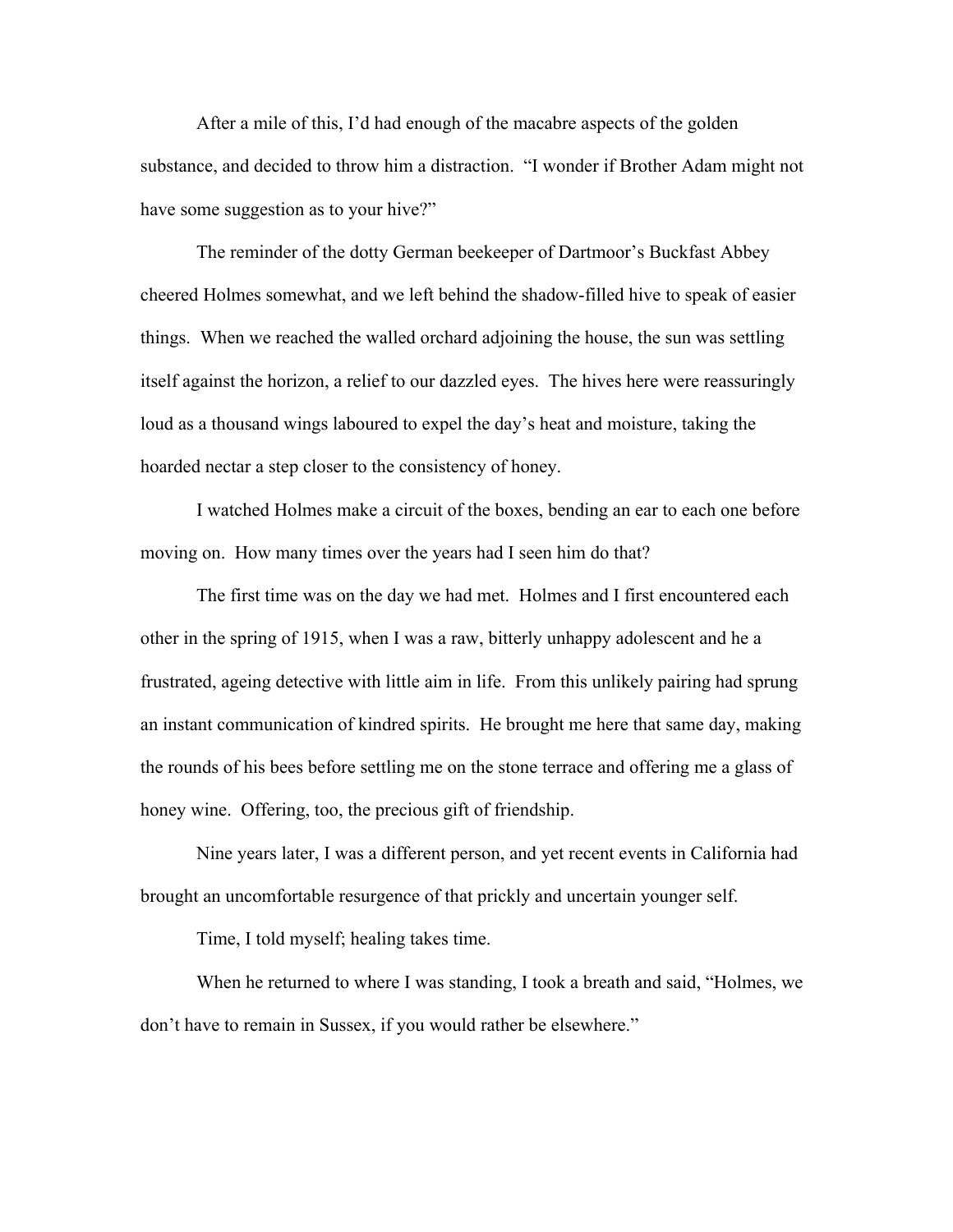He lifted his chin to study the colours beginning to paint the sky. "Where would I rather be?" he said, but to my relief, there was no sharpness in his question, no bitter edge.

"I don't know. But simply because you have chosen to live here for the past twenty years doesn't require that we stay."

After a minute, I felt more than saw him nod.

Communication is such a complex mechanism, I reflected as we rounded the low terrace wall: A statement that, at another time or in a different intonation, would have set alight his smouldering ill temper had instead magically restored companionship. I was smiling as my feet sought out the steps—then I nearly toppled down them backwards after walking smack into Holmes.

He had stopped dead, staring at the man who stood in the centre of the terrace, half-illuminated by the setting sun.

A tall, thin man in his thirties with a trimmed beard and long, unruly hair, wearing worn corduroy trousers and a shapeless canvas jacket over a linen shirt and bright orange cravat: a Bohemian. I might have imagined a faint aroma of turpentine, but the colour beneath the fingernails playing along the gaudy silk defined him as a painter rather than one of Bohemia's poets, playwrights, or musicians. The ring on his finger, heavy worked gold, looked positively incongruous.

I felt a spasm of fury, that whatever this stranger wanted of us couldn't have waited until morning. He didn't even look like a client—why on earth had Lulu let him in?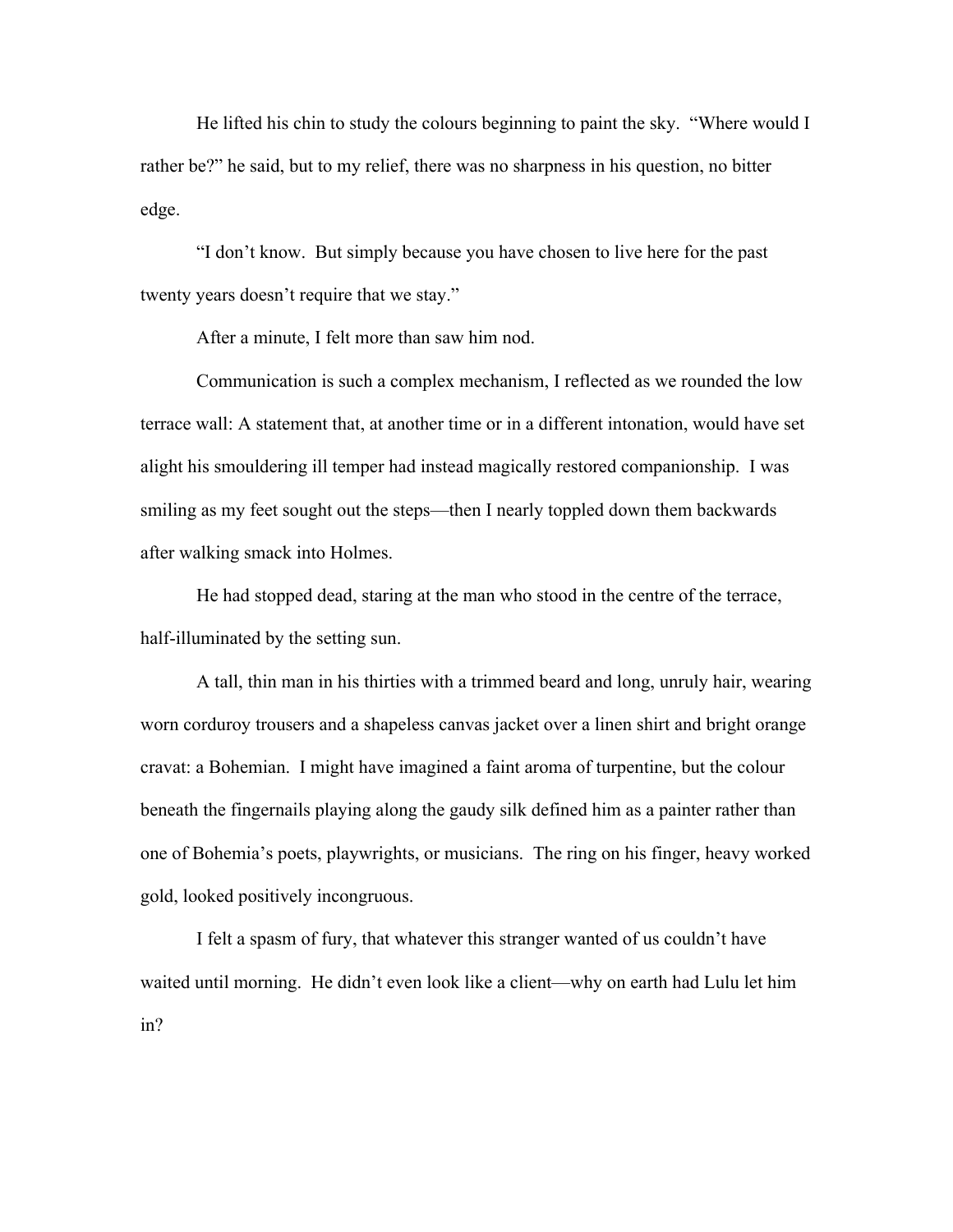I stepped up beside Holmes and prepared to blast this importunate artist off our terrace and, with luck, out of our lives. But as I cast a rueful glance at my companion, the expression on his face made my words die unsaid: a sudden bloom of wonder mingled with apprehension—unlikely on any face, extraordinary on his. My head whipped back to the source of this emotion, looking for what Holmes had seen that I had not.

Unlike many tall men—and this one was a fraction taller even than Holmes—the young man did not slump, and although his hands betrayed a degree of uncertainty, the set of his head and the resolute manner with which he met Holmes' gaze made one aware of the fierce intelligence in those grey eyes, and a degree of humour. One might even—

The shock of recognition knocked me breathless. I looked quickly down at the familiar shape of those fingers, then peered more closely at his features. If one peeled away all that hair and erased five years, two stone, and the bruise and scratch along the left temple…

I knew him. Rather, I had met him, although I should not have recognised him without Holmes' reaction to guide me. Five years earlier, the face before us had possessed a delicate, almost feminine beauty; with the beard, the weight, and the selfassurance, he could play a stage Lucifer.

The amusement grew on his features, until it began to look almost like triumph. The lips parted, and when he spoke, the timbre in his voice reminded one that his mother had been a famous contralto.

"Hello, Father," he said.